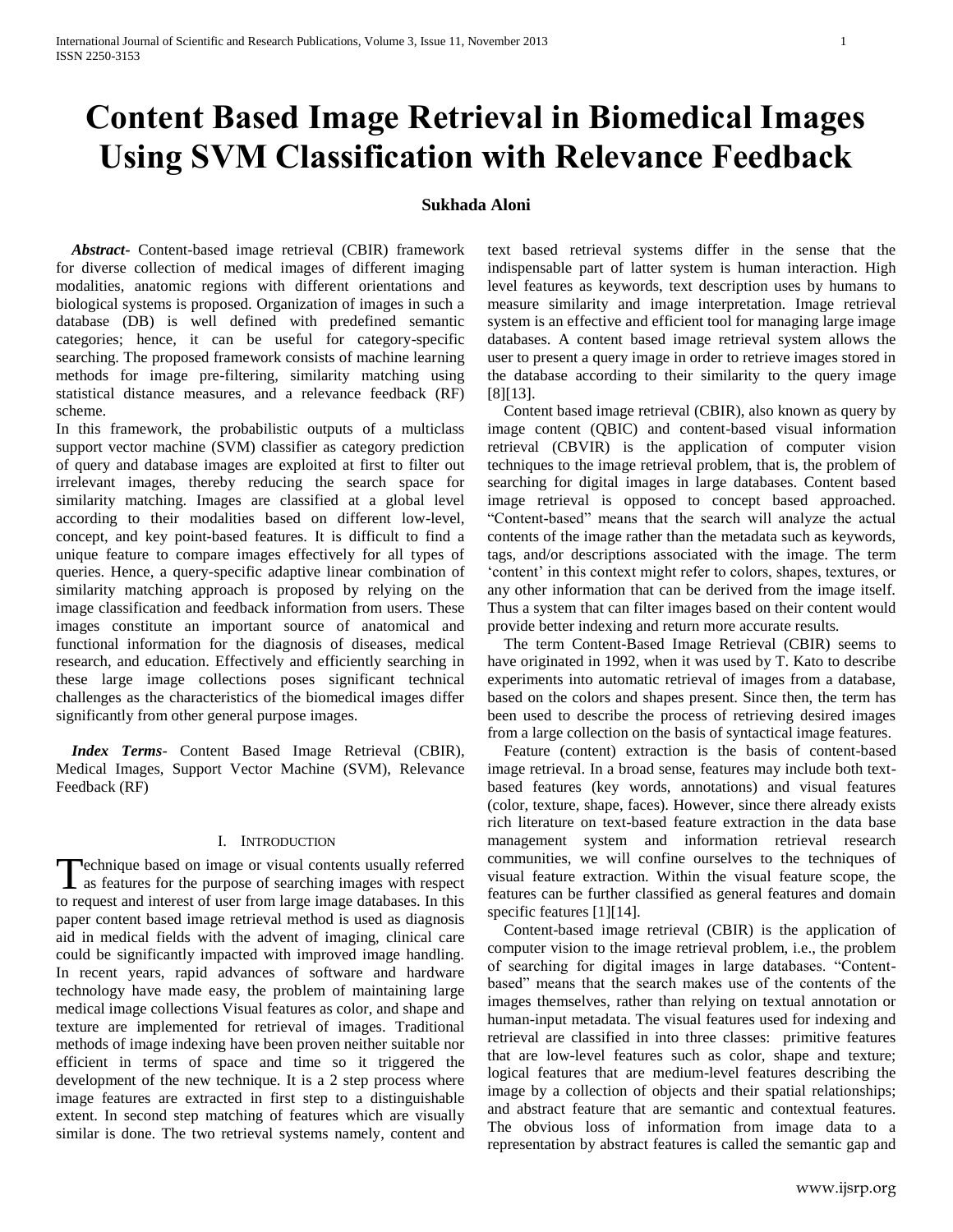constitutes nowadays a major research topic in this field. In order to close this semantic gap to improve retrieval performances, specialized retrieval systems have been proposed in literature[2]. Indeed, the more specialized the application is for a limited domain, the smaller the gap can be made using domain knowledge. Nonetheless, the concepts for medical image retrieval are limited to a particular modality, organ, or diagnostic study and, hence, usually not directly transferable to other medical applications.

#### II. PROPOSED METHOD

The objective of this paper is to develop and implement highlevel methods for CBMIR with applications in medical-diagnosis tasks on radiological image archive. Based on a general structure for semantic image analysis that results in 6 layers of information modeling, Image Retrieval in Medical Applications (IRMA) is implemented with distributed system architecture suitable for large databases. And the main objective is to design a framework for classification driven biomedical image retrieval framework based on image filtering and similarity fusion by employing supervised learning technique. In our proposed method we have presented to evaluate the effectiveness of the proposed retrieval approach, exhaustive experiments were performed in a medical image collection. The collection comprises of 5 000 biomedical images of 30 manually assigned disjoint global categories, which is a subset of a larger collection of six different datasets used for retrieval evaluation campaign in Image CLEF 1 under the medical image retrieval track in 2007[4] [18]. In this collection, images are classified into three hierarchical levels. In the first level, images are categorized according to the imaging modalities (e.g., X-ray, CT, MRI, etc.). Next level is the image body part, and the final level is the orientation. The categories are selected based on analyzing the visual and some mixed-mode query topics during these three years (2005, 2006, and 2007) of Image CLEF campaign under the medical retrieval task. Around 80% of the images are gray level (e.g., X-ray, CT, and MRI) and 20% are color images (e.g., microscopic pathology, histology, dermatology) with varying resolutions[10].



Fig 1: Content-Based Image Retrieval System.

#### *A. Data Set*

For the implementation of Content-Based Biomedical Image Retrieval Using SVM Classification and Relevance Feedback system a data set collected from different source for various class of Medical image is considered. Figure shows the database considered for the implementation. The collected Medical images are human body (or parts and function thereof) for clinical purposes (medical procedures seeking to reveal, diagnose or examine disease) or medical science (including the study of normal anatomy and physiology). Although imaging of removed organs and tissues can be performed for medical reasons, such procedures are not usually referred to as medical imaging, but rather are a part of pathology and passed for implementation.



Fig.2: A Typical Example of the Used Bio Medical Images.

#### *B. Content-Based Image Retrieval*

In early days because of very large image collections the manual annotation approach was more difficult. In order to overcome these difficulties Content Based Image Retrieval (CBIR) was introduced. Content-based image retrieval (CBIR) is the application of computer vision to the image retrieval problem. In this approach instead of being manually annotated by textual keywords, images would be indexed using their own visual contents .The visual contents may be color, texture and shape. This approach is said to be a general framework of image retrieval [3][16].There are three fundamental bases for Content Based Image Retrieval which are visual feature extraction, multidimensional indexing and retrieval system design. The color aspect can be achieved by the techniques like averaging and histograms. The texture aspect can be achieved by using transforms or vector quantization .The shape aspect can be achieved by using gradient operators or morphological operators. Some of the major areas of application are Art collections, Medical diagnosis, Crime prevention, Military, Intellectual property, Architectural and engineering design and Geographical information and Remote sensing systems [1] [5].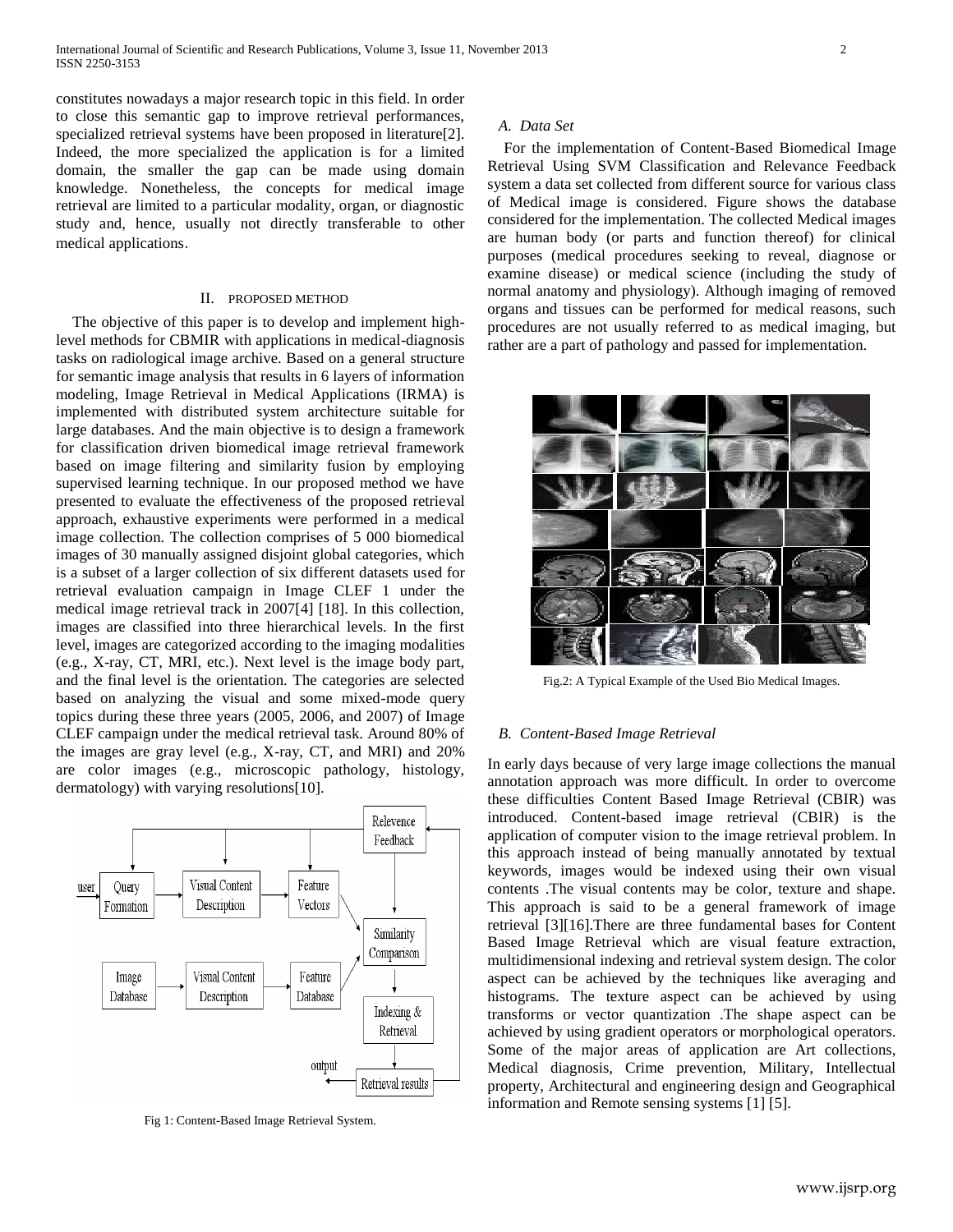*Retrieval Based on Color:* Several methods for retrieving images on the basis of color similarity are being used. Each image added to the database is analyzed and a color histogram is computed which shows the proportion of pixels of each color within the image. Then this color histogram for each image is stored in the database. During the search time, the user can either specify the desired proportion of each color (for example, 75% olive green and 25% red), or submit a reference image from which a color histogram is calculated. The matching process then retrieves those images whose color histograms match those of the query most closely [17].

*Retrieval Based on Structure:* The ability to match on texture similarity can often be useful in distinguishing between areas of images with similar color. A variety of techniques has been used for Measuring texture similarity in which the best established rely on comparing values of what are known as second order statistics calculated from query and stored images. Essentially, these calculate the relative brightness of selected pairs of pixels from each image. From these it is possible to calculate measures of image texture such as the degree of contrast, coarseness, directionality and regularity, or periodicity, directionality and randomness. Alternative methods of texture analysis for retrieval include the use of Gabor filters and fractals. Texture queries can be formulated in a similar manner to color queries, by selecting examples of desired textures from a palette, or by supplying an example query image[17]. A recent extension of the technique is the texture thesaurus, which retrieves textured regions in images on the basis of similarity to automatically-derived code words representing important classes of texture within the collection.

*Retrieval Based on Shape:* The ability to retrieve by shape is perhaps the most obvious requirement at the primitive level. Unlike texture, shape is a fairly well-defined concept and there is considerable evidence that natural objects are primarily recognized by their shape. A number of features characteristic of object shape (but independent of size or orientation) are computed for every object identified within each stored image. Queries are then answered by computing the same set of features for the query image, and retrieving those stored images whose features most closely match those of the query. Two main types of shape feature are commonly used global features such as aspect ratio, circularity and moment invariants and local features such as sets of consecutive boundary segments. Alternative methods proposed for shape matching have included elastic deformation of templates, comparison of directional histograms of edges extracted from the image, and shocks, skeletal representations of object shape that can be compared using graph matching techniques. Queries to shape retrieval systems are formulated either by identifying an example image to act as the query, or as a user-drawn sketch.

*Retrieval Based on Other Features:* One of the oldestestablished means of accessing pictorial data is retrieval by its position within an image. Accessing data by spatial location is an essential aspect of geographical information systems, and efficient methods to achieve this have been around for many years. Similar techniques have been applied to image collections, allowing users to search for images containing objects in defined spatial relationships with each other. Improved algorithms for spatial retrieval are still being proposed. Spatial indexing is seldom useful on its own, though it has proved to be effective in

combination with other factors such as color and shape. Several other types of image feature have been proposed as a basis for CBIR. Most of these rely on complex transformations of pixel intensities which have no obvious counterpart in any human description of an image. Most such techniques aim to extract features which reflect some aspect of image similarity which a human subject can perceive, even if he or she finds it difficult to describe. The well-researched technique of this kind uses the wavelet transform to model an image at several different resolutions. Promising retrieval results have been reported by matching wavelet features computed from query and stored images. Another method giving interesting results is retrieval by appearance. The advantage of all these techniques is that they can describe an image at varying levels of detail (useful in natural scenes where the objects of interest may appear in a variety of guises), and avoid the need to segment the image into regions of interest before shape descriptors can be computed. Despite recent advances in techniques for image segmentation, this remains a troublesome problem.

### *C. Relevance Feedback (RF):*

Relevance feedback is a significantly important algorithm which attempts to reduce the gap between the two levels of features, namely high and low. [7].



Fig 3: Block diagram of the classification-driven similarity fusion framework.

Relevance feedback was originally developed for improving the effectiveness of information retrieval systems. The main idea of relevance feedback is for the retrieval system to understand the user's information needs[15]. For a given query, the retrieval system returns initial results based on pre-defined similarity metrics. Then, the user is required to identify the positive examples by labeling those that are relevant to the query. The system subsequently analyzes the user's feedback using a learning algorithm and returns refined results. A typical relevance feedback mechanism contains a learning component and a dispensing component. The learning component uses the feedback data to estimate the target of the user. The approach taken to learn feedback data is key to the relevance feedback mechanism. In addition to the visual concept feature, we extract the global features. First one is ,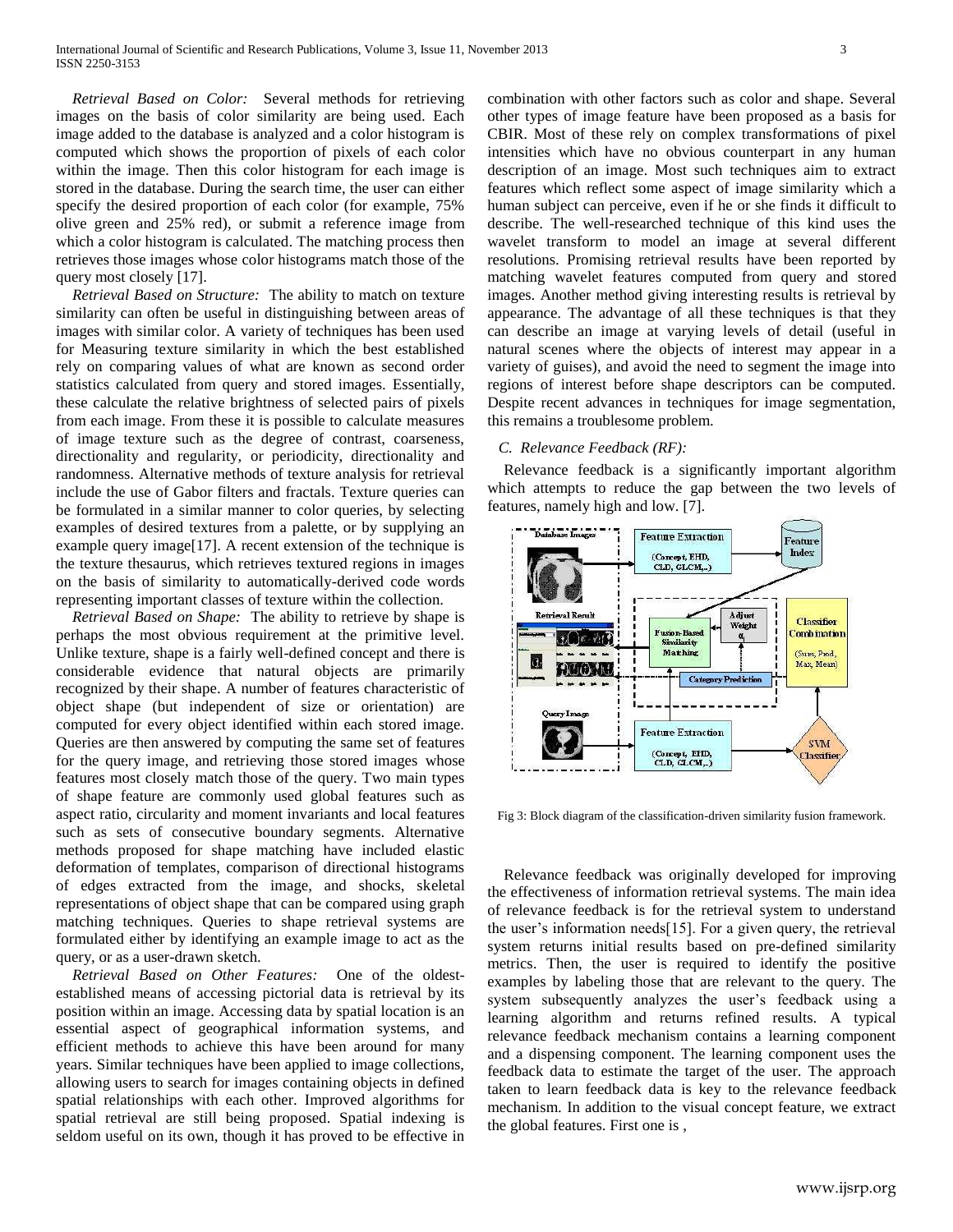Color Feature: To represent the spatial structure of images, we utilize the Color Layout Descriptor (CLD) of MPEG- 7 [19]. The CLD represents the spatial layout of the images in a very compact form. It is obtained by applying the discrete cosine transformation (DCT) on the 2-D array of local representative colors in the YCbCr color space where Y is the luma component and Cb and Cr are the blue and red chroma components. Each channel is represented by 8 bits and each of the 3 channels is averaged separately for the  $8 \times 8$  image blocks. In this work, a CLD with only 10 Y, 3 Cb, and 3 Cr, is extracted to form a 16 dimensional feature vector. Second One is Edge Feature: To represent the global shape/edge feature, the spatial distribution of edges are utilized by the Edge Histogram Descriptor (EHD) [9]. The EHD represents local edge distribution in an image by dividing the image into 4×4 sub-images and generating a histogram from the edges present in each of these sub-images. Third one is Texture Feature: We extract texture features from the grey level co-occurrence matrix (GLCM) of each image. In order to obtain efficient descriptors, the information contained in GLCM is traditionally condensed in a few statistical features[15]. Four GLCM's for four different orientations (horizontal 0◦,vertical 90◦, and two diagonals 45◦ and 135◦) are obtained and normalized to the entries [0,1] by dividing each entry by total number of pixels. Higher order features, such as energy, entropy, contrast, homogeneity and maximum probability are measured based on averaging features in GLCMs to form a 20-dimensional feature vector for an entire image Finally, two more features are extracted as Color Edge Direction Descriptor (CEDD) and Fuzzy Color Texture Histogram (FCTH) from the Lucene image retrieval (LIRE) library CEDD incorporates color and texture information into one single histogram and it requires low computational power in extracting comparing to MPEG7 descriptors. To extract texture information, CEDD uses a fuzzy version of the five digital filters proposed by the MPEG-7 EHD, forming 6 texture areas. This descriptor is appropriate for accurately retrieving images even in distortion cases such as deformation, noise and smoothing. In contrast, FCTH uses the high frequency bands of the Haar wavelet Transform in a fuzzy system, to form 8 texture areas [1][9].

Support Vector Machine (SVM) is a useful learning approach in relevance feedback. The dispensing component should provide the most appropriate images after obtaining feedback from the user. However, the dispensing component has two conflicting goals during each feedback round. On the one hand, the dispensing component has to provide as many relevant images as possible. On the other hand, the dispensing component, based on the information needs of the user, has to investigate the images of unknown relevance to the target. As the dispensing component returns more relevant images to the user, it has fewer images to mine the needs of the user at each round, and vice versa. A sensible strategy also plays an important role in relevance feedback. Hence, approaches to learning user feedbacks and dispensing strategies for returning the results both determine the performance of relevance feedback mechanisms.[14],

Relevance feedback is a feature of some information retrieval systems. The idea behind relevance feedback is to take the results that are initially returned from a given query and to use information about whether or not those results are relevant to perform a new query. We can usefully distinguish between three

types of feedback: explicit feedback, implicit feedback, and blind or "pseudo" feedback.

### *D. Support vector machine:*

A support vector machine (SVM) is a concept in statistics and computer science for a set of related supervised learning methods that analyze data and recognize patterns, used for classification and regression analysis. The standard SVM takes a set of input data and predicts, for each given input, which of two possible classes forms the input, making the SVM a non-probabilistic binary linear classifier. Given a set of training examples, each marked as belonging to one of two categories, an SVM training algorithm builds a model that assigns new examples into one category or the other. An SVM model is a representation of the examples as points in space, mapped so that the examples of the separate categories are divided by a clear gap that is as wide as possible. New examples are then mapped into that same space and predicted to belong to a category based on which side of the gap they fall on[11][12].

## *E. Image Content Descriptors:*

Generally speaking, image content may include both visual and semantic content. Visual content can be very general or domain specific. General visual content include color, texture, shape, spatial relationship, etc. Domain specific visual content, like human faces, is application dependent and may involve domain knowledge. Semantic content is obtained either by textual annotation or by complex inference procedures based on visual content. This chapter concentrates on general visual contents descriptions. Later chapters discuss domain specific and semantic contents. A good visual content descriptor should be invariant to the accidental variance introduced by the imaging process (e.g., the variation of the illuminant of the scene)[6].

However, there is a trade-off between the invariance and the discriminative power of visual features, since a very wide class of invariance loses the ability to discriminate between essential differences. Invariant description has been largely investigated in computer vision (like object recognition), but is relatively new in image retrieval. A visual content descriptor can be either global or local. A global descriptor uses the visual features of the whole image, whereas a local descriptor uses the visual features of regions or objects to describe the image content. To obtain the local visual descriptors, an image is often divided into parts first. The simplest way of dividing an image is to use a partition, which cuts the image into tiles of equal size and shape. A simple partition does not generate perceptually meaningful regions but is a way of representing the global features of the image at a finer resolution. A better method is to divide the image into homogenous regions according to some criterion using region segmentation algorithms that have been extensively investigated in computer vision. A more complex way of dividing an image, is to undertake a complete object segmentation to obtain semantically meaningful objects (like ball, car, horse). Currently, automatic object segmentation for broad domains of general images is unlikely to succeed. In this section, we will introduce some widely used techniques for extracting color, texture, shape and spatial relationship from images[7].

*Color:* Color is the most extensively used visual content for image retrieval. Its three-dimensional values make its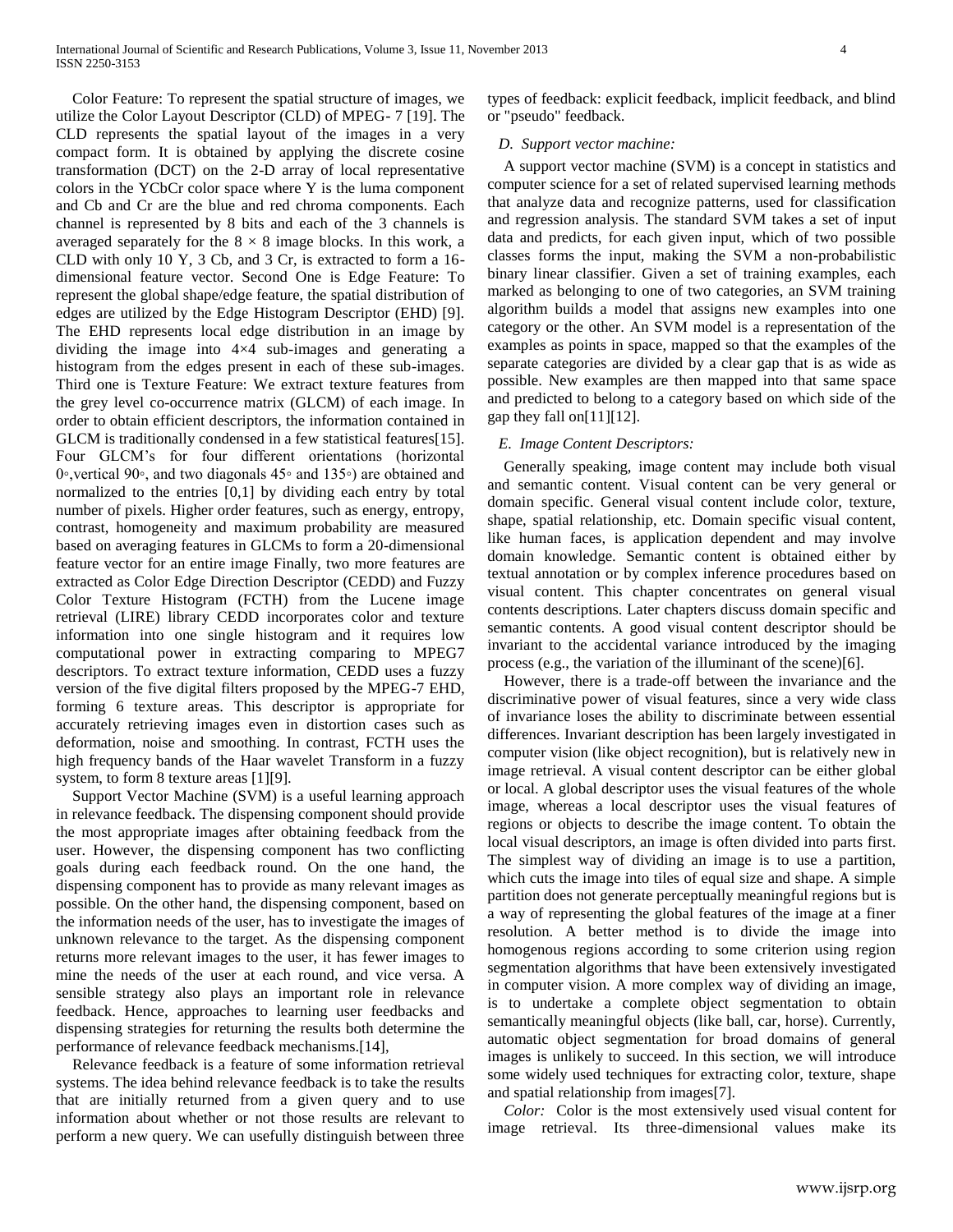discrimination potentiality superior to the single dimensional gray values of images. Before selecting an appropriate color description, color space must be determined first.

*Color Space:* Each pixel of the image can be represented as a point in a 3D color space. Commonly used color space for image retrieval include RGB, Munsell, CIE L\*a\*b\*, CIE L\*u\*v\*, HSV (or HSL, HSB), and opponent color space. There is no agreement on which is the best. However, one of the desirable characteristics of an appropriate color space for image retrieval is its uniformity

*Color Moments:* Color moments have been successfully used in many retrieval systems (like QBIC), especially when the image contains just the object. The first order (mean), the second (variance) and the third order (skewness) color moments have been proved to be efficient and effective in representing color distributions of images. Mathematically, the first three moments are

$$
\mu_{1} = \frac{1}{N} \sum_{j=1}^{N} f_{ij}
$$
\n
$$
\sigma_{i} = \left(\frac{1}{N} \sum_{j=1}^{N} (f_{ij} - \mu_{i})^{2}\right)^{\frac{1}{3}}
$$
\n
$$
S_{ij} = \left(\frac{1}{N} \sum_{j=1}^{N} (f_{ij} - \mu_{i})^{3}\right)^{\frac{1}{3}}
$$
\n(3)

where fij is the value of the i-th color component of the image pixel j, and N is the number of pixels in the image. Usually the color moment performs better if it is defined by both the  $L^*u^*v^*$ and L\*a\*b\* color spaces as opposed to solely by the HSV space Using the additional third-order moment improves the overall retrieval performance compared to using only the first and second order moments. However, this third-order moment sometimes makes the feature representation more sensitive to scene changes and thus may decrease the performance. Since only 9 (three moments for each of the three color components) numbers are used to represent the color content of each image, color moments are a very compact representation compared to other color features. Due to this compactness, it may also lower the discrimination power. Usually, color moments can be used as the first pass to narrow down the search space before other sophisticated color features are used for retrieval.

*Color Histogram:* The color histogram serves as an effective representation of the color content of an image if the color pattern is unique compared with the rest of the data set. The color histogram is easy to compute and effective in characterizing both the global and local distribution of colors in an image. In addition, it is robust to translation and rotation about the view axis and changes only slowly with the scale, occlusion and viewing angle. Since any pixel in the image can be described by three components in a certain color space (for instance, red, green, and blue components in RGB space, or hue, saturation, and value in HSV space), a histogram, i.e., the distribution of the number of pixels for each quantized bin, can be defined for each component.

*Color Coherence Vector:* In previous work a different way of incorporating spatial information into the color histogram, color coherence vectors (CCV), was proposed. Each histogram bin is partitioned into two types, i.e., coherent, if it belongs to a large uniformly-colored region, or incoherent, if it does not. Let αi denote the number of coherent pixels in the ith color bin and βi denote the number of incoherent pixels in an image. Then, the CCV of the image is defined as the vector  $\langle \alpha 1, \beta 1 \rangle$ ,  $(\alpha 2, \beta 2)$ , ..., ( $\alpha$ N,  $\beta$ N)>. Note that < $\alpha$ 1+ $\beta$ 1,  $\alpha$ 2+ $\beta$ 2, ...,  $\alpha$ N+ $\beta$ N> is the color histogram of the image. Due to its additional spatial information, it has been shown that CCV provides better retrieval results than the color histogram, especially for those images which have either mostly uniform color or mostly texture regions.

*Color Correlogram:* The color correlogram was proposed to characterize not only the color distributions of pixels, but also the spatial correlation of pairs of colors. The first and the second dimension of the three-dimensional histogram are the colors of any pixel pair and the third dimension is their spatial distance.

*Shape:* Shape features of objects or regions have been used in many content-based image retrieval systems. Compared with color and texture features, shape features are usually described after images have been segmented into regions or objects. Since robust and accurate image segmentation is difficult to achieve, the use of shape features for image retrieval has been limited to special applications where objects or regions are readily available. The state-of-art methods for shape description can be categorized into either boundary-based (rectilinear shapes, polygonal approximation, finite element models, and Fourierbased shape descriptors or region-based methods (statistical moments). A good shape representation feature for an object should be invariant to translation, rotation and scaling. In this section, we briefly describe some of these shape features that have been commonly used in image retrieval applications. For a concise comprehensive introductory overview of the shape matching techniques [18].

III. RESULTS



Fig 4: Initial GUI.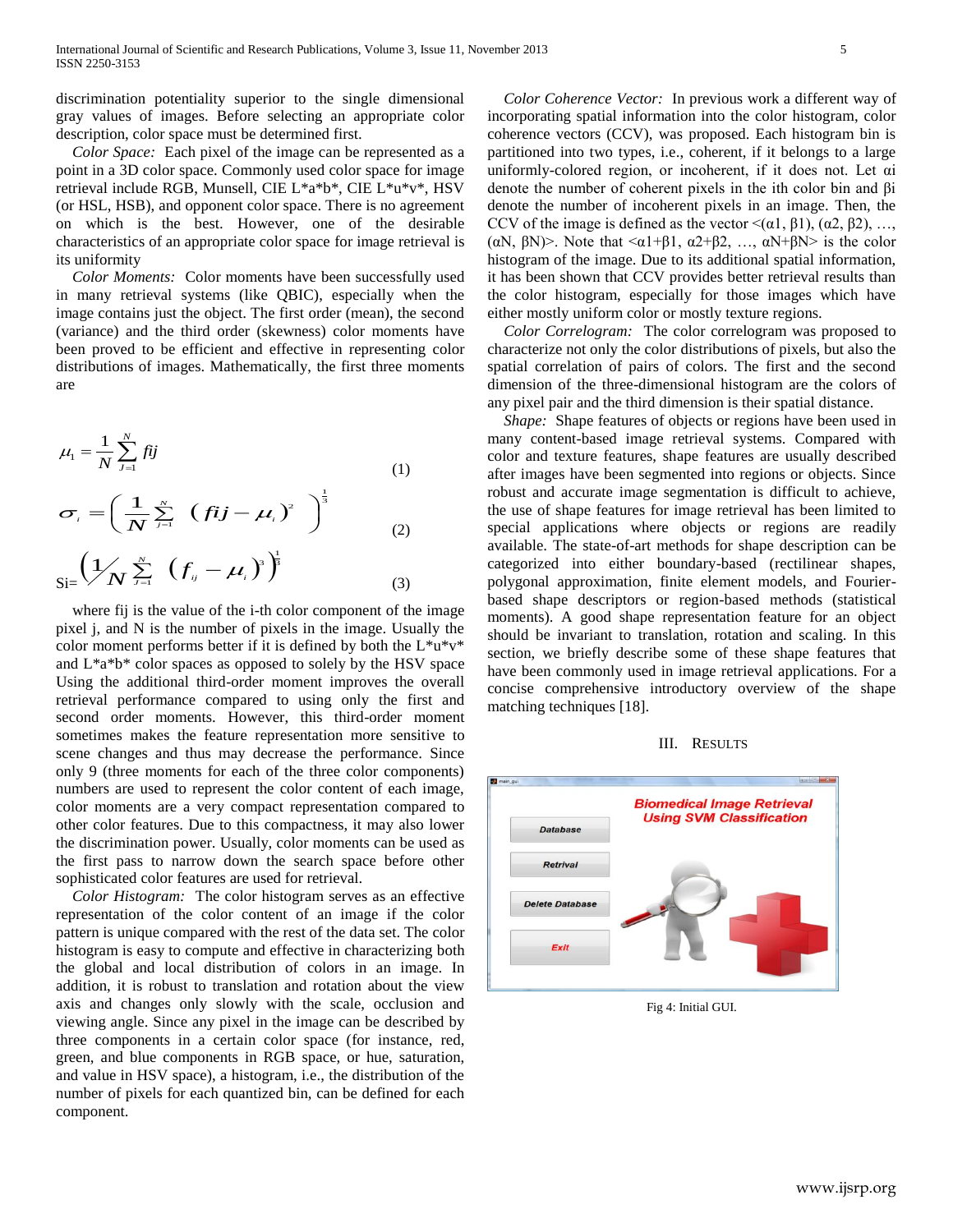

Fig 5: After Clicking Data Base.



Fig.9: Input Image



Fig 6: Creation of Group



Fig 7: Feature Calculation



Fig 8: Retrieval window



Fig.10: Estimation of Feature parameters



Fig.11: Relevant Selection Window for sample image-1



Fig. 14: Performing Final Similarity Match